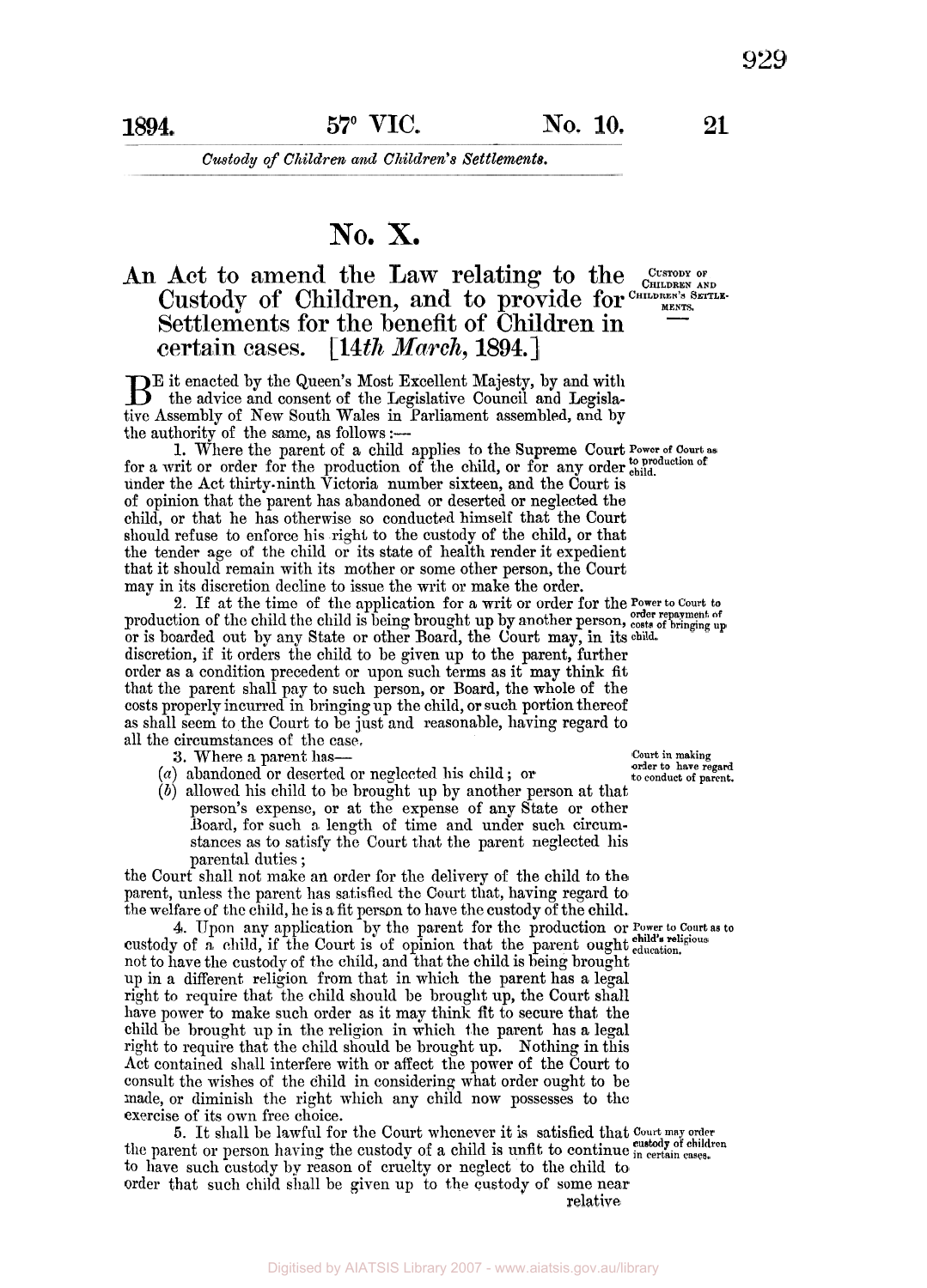**Court may appoint trustees for settle-**

#### (Consolidated Fund) Appropriation.

relative or other person willing to accept such custody, and by **such**  order to impose terms for the child's maintenance chargeable upon the parent. And such order may he varied or revoked from time to time at the discretion of the Court.

*6.* Whenever a verdict is recovered or a judgment entered for **ments for the benefit** any amount as damages in any action of tort brought by any child by its next friend, it shall be lawful for the Court to order that a settlement of the same shall be made for the benefit of such child, and to appoint a trustee or trustees for such settlement. And the terms of such settlement shall be fixed by the Court, or subject to its approval by some officer of the Court appointed so to do. And this power shall extend to the District Court as well as the Supreme Court. **of children in certain eases.** 

> **7.** For the purposes of this Act the expression "parent" of a child includes the father or mother or any person at law liable to maintain such child or entitled to his custody, and "person" includes any school or institution, and the word '' Court" means the Supreme Court and includes any judge thereof sitting in chambers.

Short title. **8. This Act may be cited as the "Custody of Children and** Children's Settlements Act of 1894."

# **No. XI.**

### **FUND)** APPROPRIA- An Act to appropriate and apply out of the **Consolidated Revenue Fund of New South Wales certain Sums to** make **good the Supplies granted for the Service of the Year 1894, and for the Year 1893 and previous Years.** *[30th March,* **1894.]**

Preamble. WHEREAS we Your Majesty's most dutiful and loyal subjects, the Members of the Legislative Assembly of New South Wales in Parliament assembled, have granted to Your Majesty the several sums hereinafter mentioned for the service of the year one thousand eight hundred and ninety-four, and for supplementing the grants made by the present Parliament, in its Second Session, for the service of the year one thousand eight hundred and ninety-three and for previous years : And whereas we desire to make good out of the Consolidated Revenue Fund of New South Wales the several sums granted to Your Majesty as aforesaid : Be it therefore enacted by the Queen's Most Excellent Majesty, by and with the advice and consent of the Legislative Council and Legislative Assembly of New South Wales in Parliament assembled, and by the authority of the same, that out of the said Consolidated Revenue Fund there shall be further appropriated, and are hereby appropriated, and shall be issued and applied for or towards the several uses and purposes hereafter expressed-

#### **FOR THE SERVICE OF THE YEAR 1894.**

I. SCHEDULES:—Any sum or sums of money not exceeding One thousand four hundred and fifty-five pounds, to supplement the Schedule to Schedule (1) to the Act of the Imperial Parliament, eighteenth and w schedule (1) while Act of the Imperial Tamalities<br>nineteenth Victoria, chapter fifty-four, as follows :--

| (Amount carried over<br>$\cdots$                                                           |              | $\cdots$             | £1,455 0 0)      |  |  |
|--------------------------------------------------------------------------------------------|--------------|----------------------|------------------|--|--|
| <br>2. Supplement to Schedule B (Military Pensions)                                        | <br>$\cdots$ | $\cdots$<br>$\cdots$ | 1.100 0 0        |  |  |
| eenth victoria, chapter fifty-four, as follows:—<br>1. Supplement to Schedule B (Pensions) |              |                      | $\pounds 355000$ |  |  |

**Definitions of**  " **parent" and** " **person.''** 

**(CONSOLIDATED**